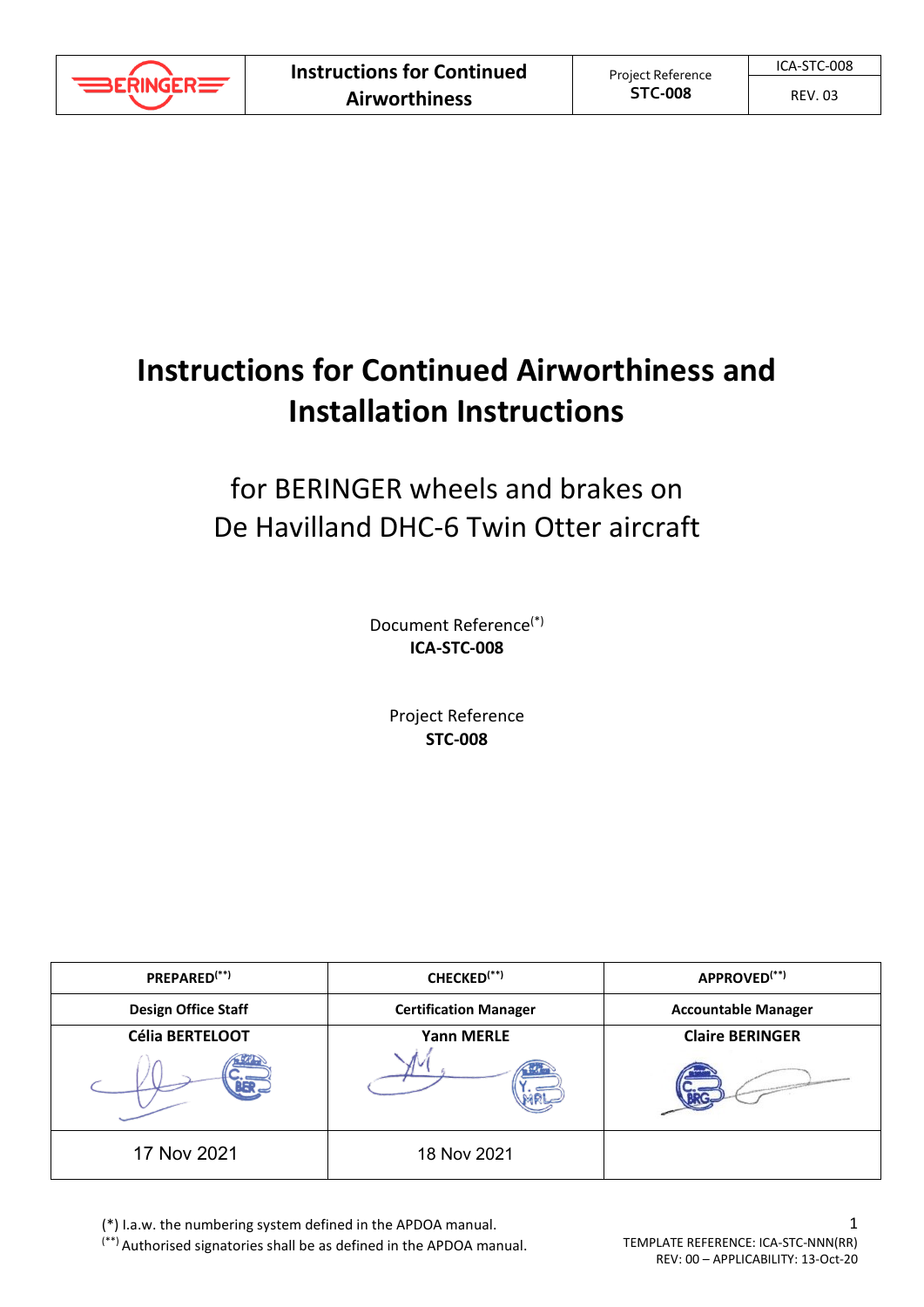

#### **TABLE**

| 2.1           |  |
|---------------|--|
| $2.2^{\circ}$ |  |
| 2.3           |  |
|               |  |
| 3.1           |  |
| 3.2           |  |
| 3.3           |  |
| 3.4           |  |
| 3.5           |  |
|               |  |
| 4.1           |  |
| 4.2           |  |
|               |  |
|               |  |
|               |  |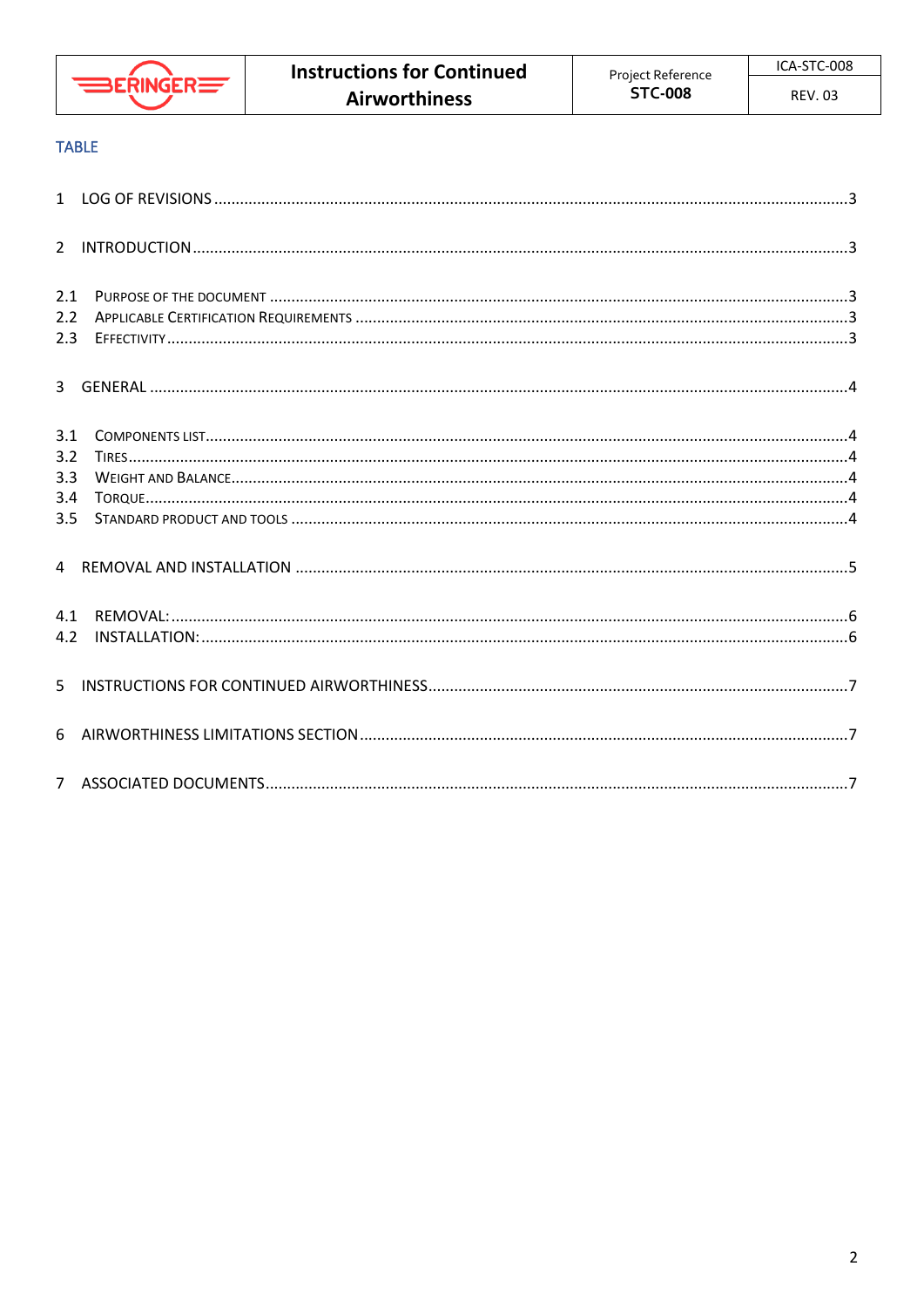

## <span id="page-2-0"></span>**1 LOG OF REVISIONS**

| Rev. No | Rev. date    | <b>Description</b>                                                                                       |
|---------|--------------|----------------------------------------------------------------------------------------------------------|
| 00      | 2012.10.30   | Initial edition                                                                                          |
| 01      | 2012.12.04   | Modification of §3                                                                                       |
| 02      | 2015.01.22   | Modification of §2                                                                                       |
| 03      | 19 Oct. 2021 | Administrative change: MM-STC-008 becomes ICA-STC-008 and include new maintenance<br>document structure. |
|         |              |                                                                                                          |

# <span id="page-2-1"></span>**2 INTRODUCTION**

#### <span id="page-2-2"></span>2.1 Purpose of the document

This manual gives removal and installation instructions of BERINGER wheels and brake system STC on the De Havilland DHC-6 Twin Otter aircraft and guide you toward BERINGER maintenance system for continued airworthiness instructions.

- **NOTE**: These BERINGER products have been fully tested and certified on the aircraft.
- **NOTE**: Wheels and brake assemblies are TSO C26d/ETSO C26c approved, for detailed maintenance and overhaul procedures, please refer to the Servicing Manuals of BERINGER, in §6.
- **CAUTION**: Substitution of parts by other than originally certified parts may cause failure of brake system. BERINGER quality process assures that replacement parts are produced and controlled with the same quality level as originally certified.

#### <span id="page-2-3"></span>2.2 Applicable Certification Requirements

- CS-23
- FAR part 23

#### <span id="page-2-4"></span>2.3 Effectivity

Type: De Havilland Models: DHC-6 Twin Otter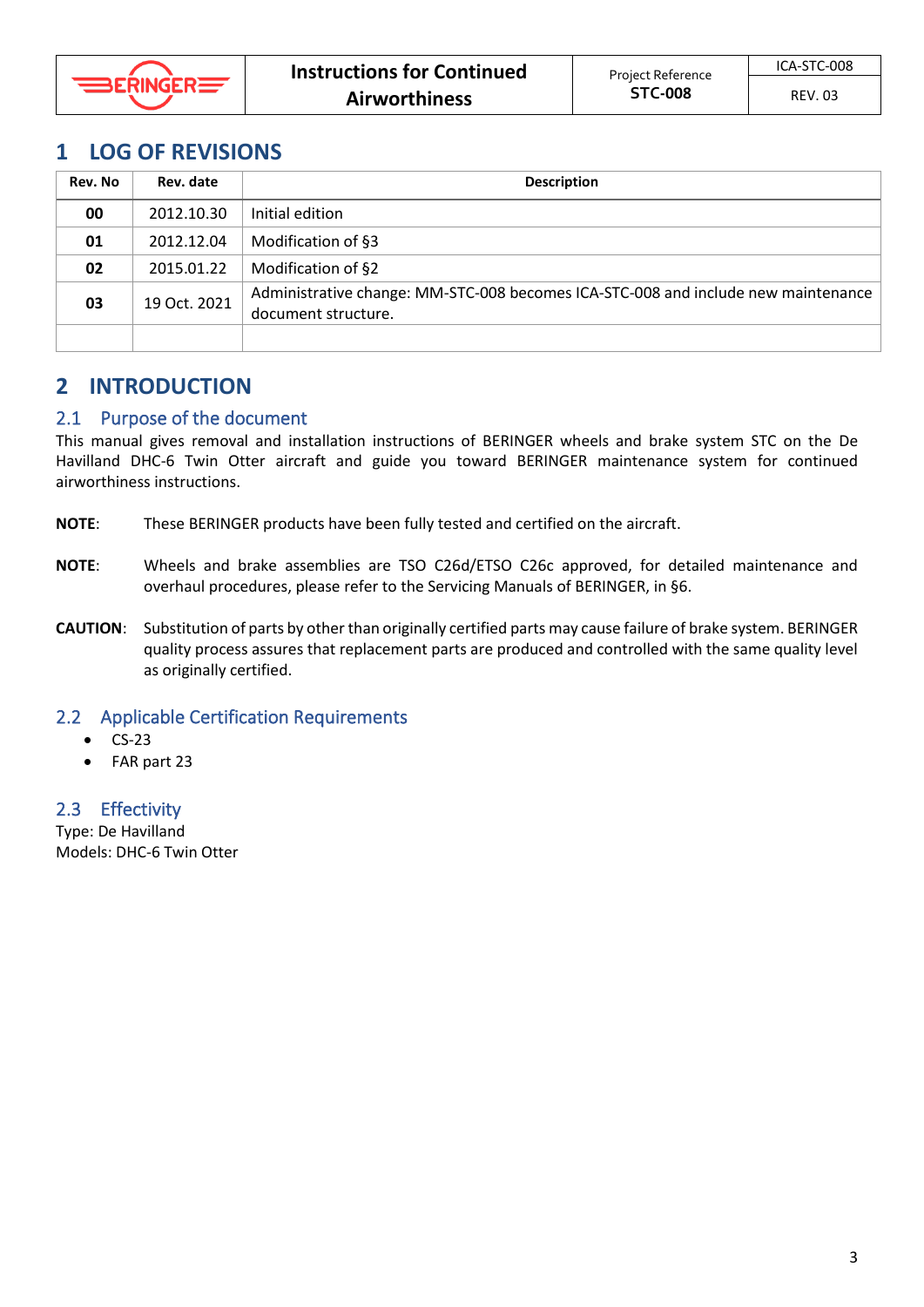

# <span id="page-3-0"></span>**3 GENERAL**

## <span id="page-3-1"></span>3.1 Components list

This STC scope includes Nose wheels as replacement parts to original equipment. All the assemblies are listed in NP-STC-008, at the last revision.

For the assembly detailed composition to piece part, refer to the BERINGER Illustrated Part Catalogues (IPC) that are available in the maintenance documents MM-0x-001, sorted per product family, see §6.

## <span id="page-3-2"></span>3.2 Tires

| Wheel  | <b>Tire Size</b> | <b>Type</b> | <b>Max. Inflation</b><br>pressure |
|--------|------------------|-------------|-----------------------------------|
| RA-008 | 8.90-12.5        | Tubeless    | 30 PSI *                          |

\* Tire inflation pressure is not changed: refer to the aircraft maintenance manual for the proper inflation pressure.

## <span id="page-3-3"></span>3.3 Weight and Balance

| <b>BERINGER Assembly Name</b> | Weight (Kg) | Weight (Lbs) |
|-------------------------------|-------------|--------------|
| Nose wheel                    | 8.04        | 17.72        |

*(Weight is given without the tire, per wheel)*

Refer to local regulation requirements to determine if mass and balance must be updated.

#### <span id="page-3-4"></span>3.4 Torque

All torques for BERINGER product assembly are specified in the installation instructions in this document or in the maintenance working cards.

For interface parts with aircraft, unless otherwise specified by BERINGER, all fasteners should be torqued as per Aircraft Manual.

## <span id="page-3-5"></span>3.5 Standard product and tools

- Tire lubricant : Tire lubricant or liquid soap
- Tire mounting tool: Refer to MM-02-002.
- Bearing grease
- Torque wrench
- Paint marker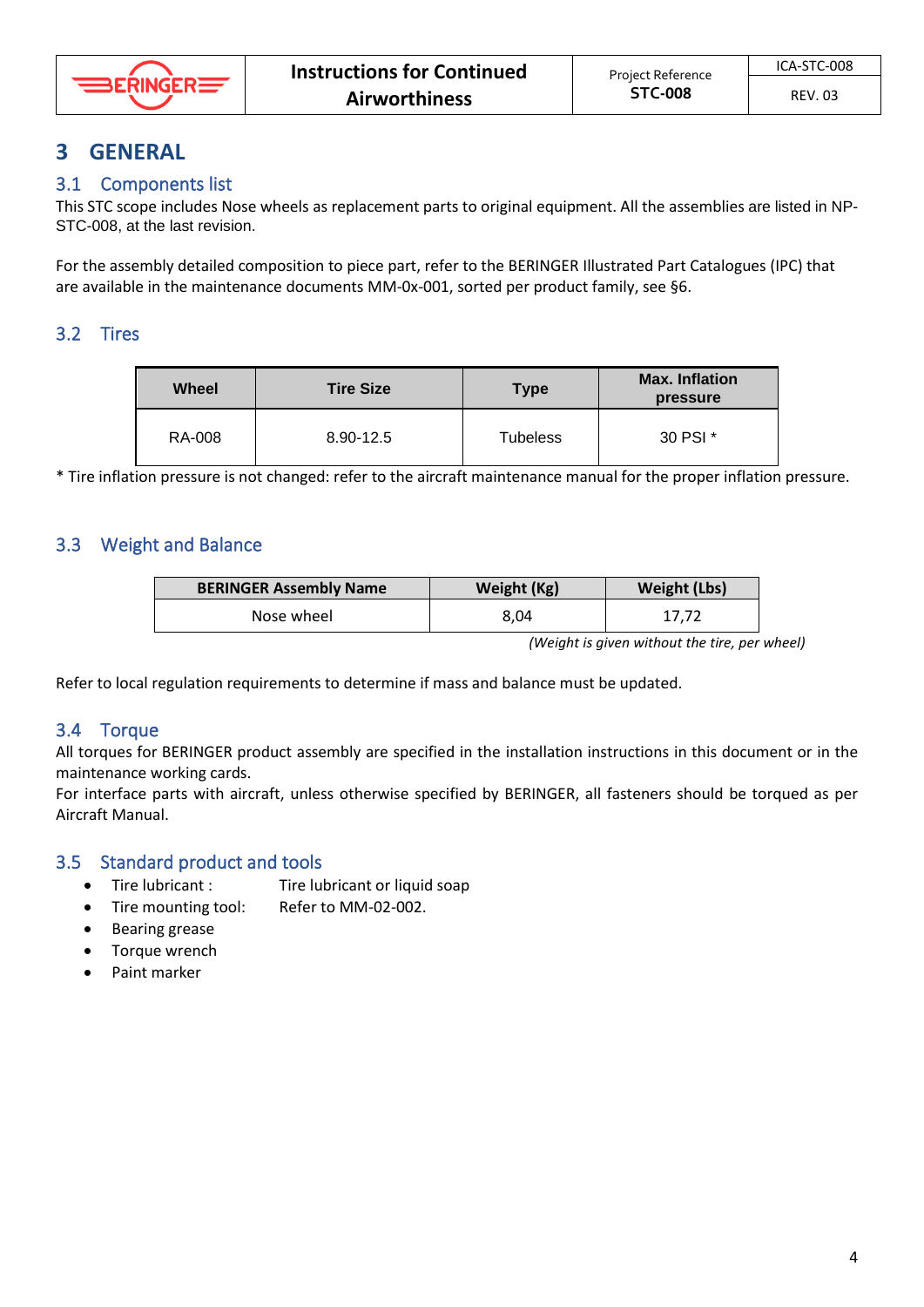

REV. 03

# <span id="page-4-0"></span>**4 REMOVAL AND INSTALLATION**



| <b>REP</b> | <b>PART NUMBER</b> | <b>DESCRIPTION</b>                                          |  |
|------------|--------------------|-------------------------------------------------------------|--|
|            | RA-008             | 8.90x12.5" Nose Wheel Assy/ Roue AV                         |  |
| 2          | AV-DEH-001         | Twin Otter 8.9-12.5_ Bearing Spacer /<br>Entretoise RIt     |  |
| 3          | AV-DEH-002         | Twin Otter 8.9-12.5_Threaded Spacer /<br>Entretoise Filetée |  |
| 4          | AV-DEH-003         | Twin Otter 8.9x12.5" Axle Nut / Ecrou                       |  |
| 5          | J-JTR-015N         | 42x2.62_O-Ring / Joint Torique                              |  |

#### **AV-DEH-030**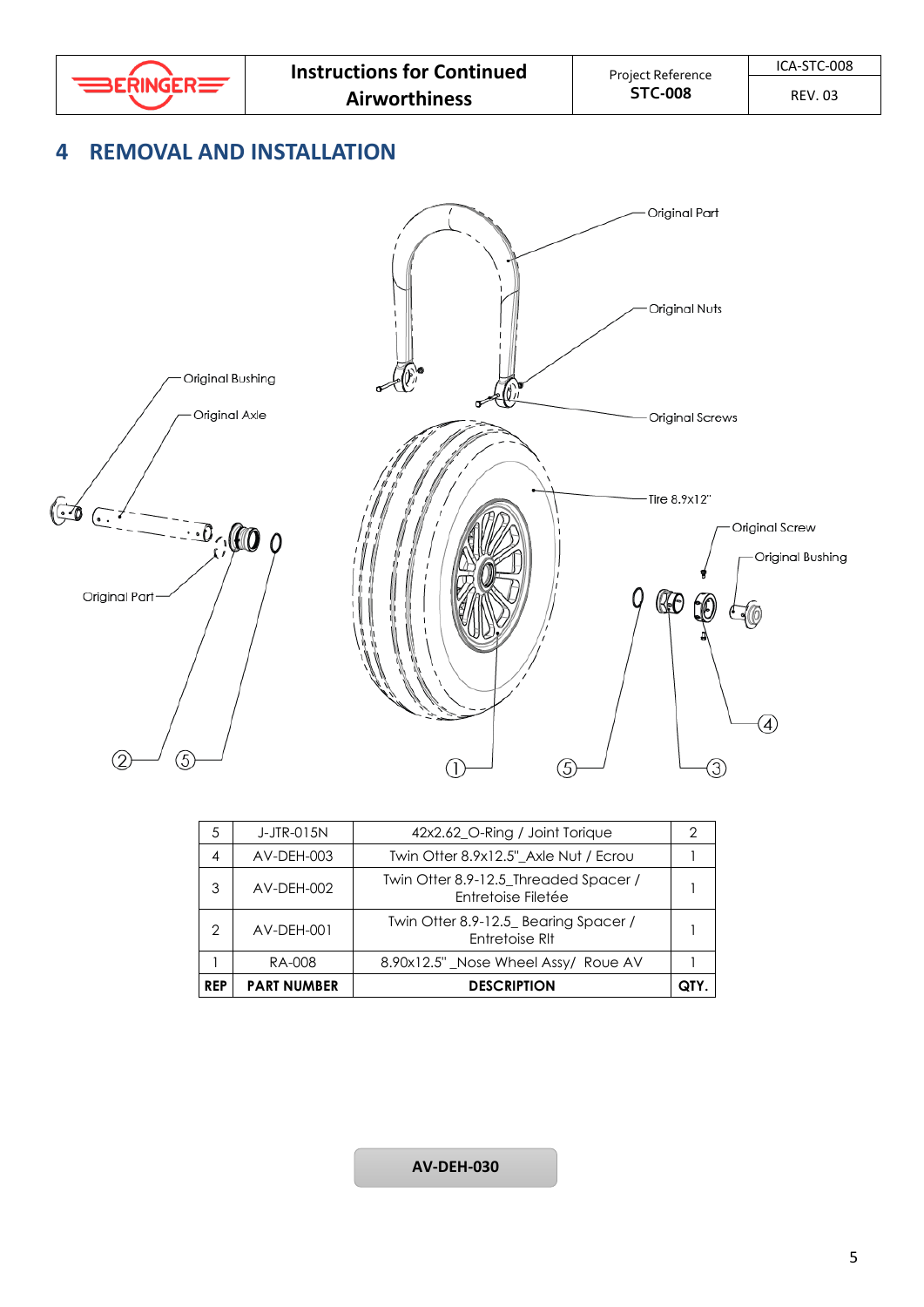## <span id="page-5-0"></span>4.1 REMOVAL:

- a) Remove original wheel, axle and parts from the gear leg
- **NOTE:** Some original parts must be kept to install the new system, please refer to drawing and part list above.

## <span id="page-5-1"></span>4.2 INSTALLATION:

- **CAUTION:** Make sure that axle is clean before applying new grease
- a) Install the proper tire size 8.90-12.5" tubeless on the wheel as per procedure described within SM-02.
- b) Lubricate the bearing lipseal with a thin coat of grease MIL-G-81322
- c) Insert o-ring n°5 in the spacers, parts n°2 and 3
- d) Place the parts n° 2, 3, and 4 on each side of the wheel
- e) Position the wheel inside the fork
- f) Insert the axle through all
- g) Insert axle ends and then insert bolts
- h) Place the original ring onto the part n°2
- i) Tighten the part n°3 and 4 to load the tapered roller bearings
- j) Tighten the bolts to the required torque by the aircraft manual
- k) Adjust again the pre-load on tapered roller bearings, then secure with original screws
- l) Adjust tire pressure when the aircraft is loaded on ground